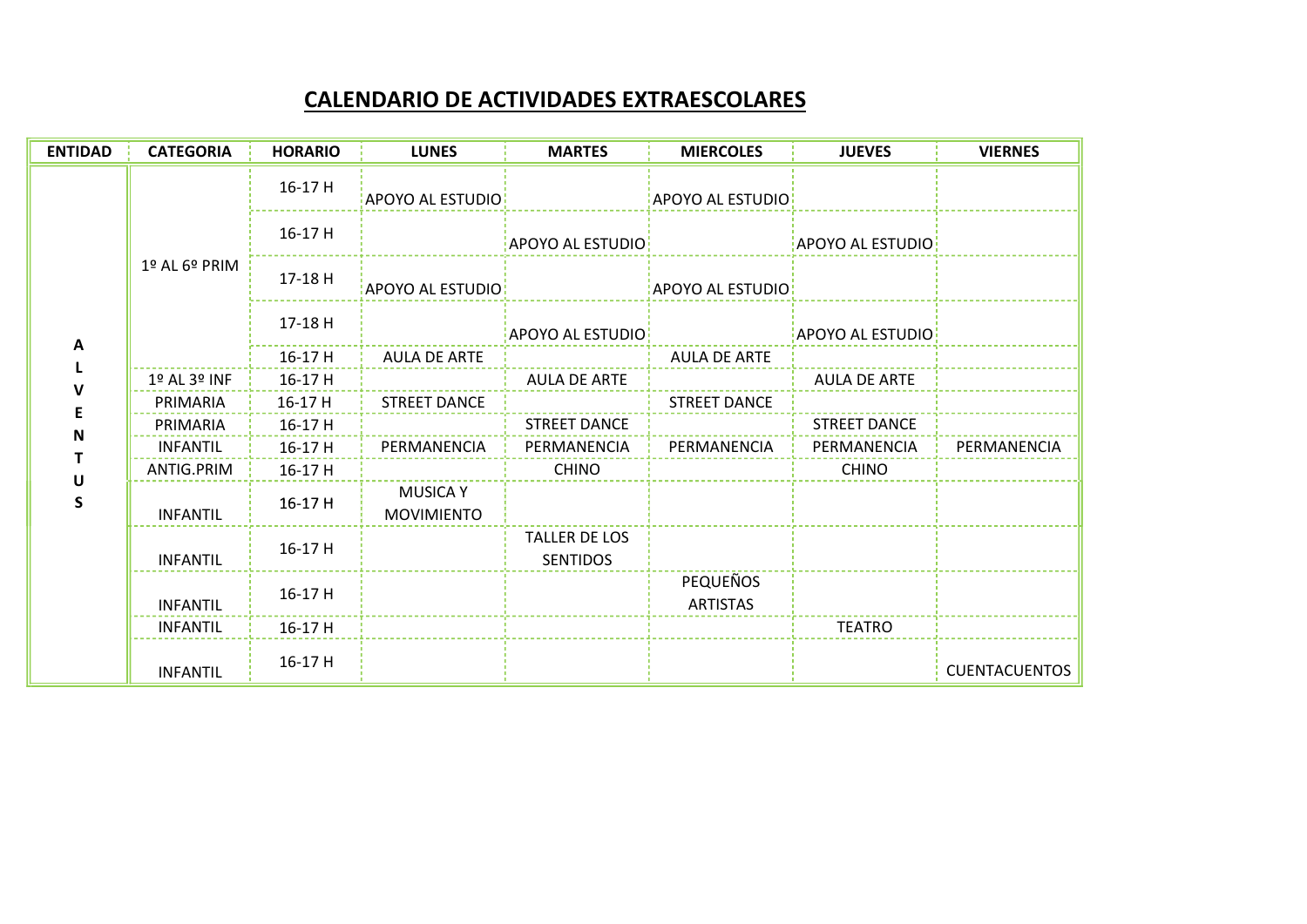| <b>ENTIDAD</b>                                    | <b>CATEGORIA</b>              | <b>HORARIO</b>        | <b>LUNES</b>            | <b>MARTES</b>           | <b>MIERCOLES</b>        | <b>JUEVES</b>           | <b>VIERNES</b>                        |
|---------------------------------------------------|-------------------------------|-----------------------|-------------------------|-------------------------|-------------------------|-------------------------|---------------------------------------|
| A<br>$\mathbf R$<br>т<br>M<br>A<br>Ñ<br>A<br>S    | <b>INFANTIL</b> y<br>PRIMARIA | 16-17 H               | <b>CREATIVENGLISH I</b> |                         | <b>CREATIVENGLISH I</b> |                         |                                       |
|                                                   | <b>INFANTIL</b> y<br>PRIMARIA | 16-17 H               |                         | <b>CREATIVENGLISH I</b> |                         | <b>CREATIVENGLISH I</b> |                                       |
|                                                   | 1º AL 6º PRIM                 | 16-17 H               | <b>GUITARRA</b>         |                         | <b>GUITARRA</b>         |                         |                                       |
|                                                   | 1º AL 6º PRIM                 | 16-17 H               |                         | <b>GUITARRA</b>         |                         | <b>GUITARRA</b>         |                                       |
|                                                   | 1º AL 3º PRIM                 | 16-17:30 H            |                         |                         |                         |                         | <b>CREATIVENGLISH II</b>              |
|                                                   | 2º Y 3º INF                   | 16-17 H               |                         | PREDEPORTE              |                         | PREDEPORTE              |                                       |
| C<br>U<br>B V<br>A<br>O <sub>L</sub>              | 3º INF<br>1º Y 2º PRIM        | 16-17 H               | GIMNASIA RÍTMICA        |                         | GIMNASIA RÍTMICA        |                         |                                       |
|                                                   | 3º Y 4º PRIM                  | 17-18 H               |                         | GIMNASIA RÍTMICA        |                         | GIMNASIA RÍTMICA        |                                       |
|                                                   | PRIMARIA                      | 18:30-19:30 H         |                         |                         |                         |                         | <b>G.R.SUPLEMENTO</b><br><b>DANZA</b> |
| L L                                               | 1º PRIM                       | 16-17 H               |                         | <b>FÚTBOL</b>           |                         | FÚTBOL                  |                                       |
| $I$ E<br>M K<br>P A<br>I S<br>К<br>O<br>${\sf S}$ | 2º PRIM                       | 16-17 H               | FÚTBOL                  |                         | FÚTBOL                  |                         |                                       |
|                                                   | 3º PRIM                       | 16-17 H               |                         | FÚTBOL                  |                         | FÚTBOL                  |                                       |
|                                                   | 4º PRIM                       | 16-17 H               | FÚTBOL                  |                         | FÚTBOL                  |                         |                                       |
|                                                   | 5º PRIM                       | 16-17 H               |                         | FÚTBOL                  |                         | FÚTBOL                  |                                       |
|                                                   | 6º PRIM<br>2º Y 3º INF        | 16-17 H<br>16-17:30 H | FÚTBOL                  |                         | FÚTBOL                  |                         | <b>FÚTBOL</b>                         |